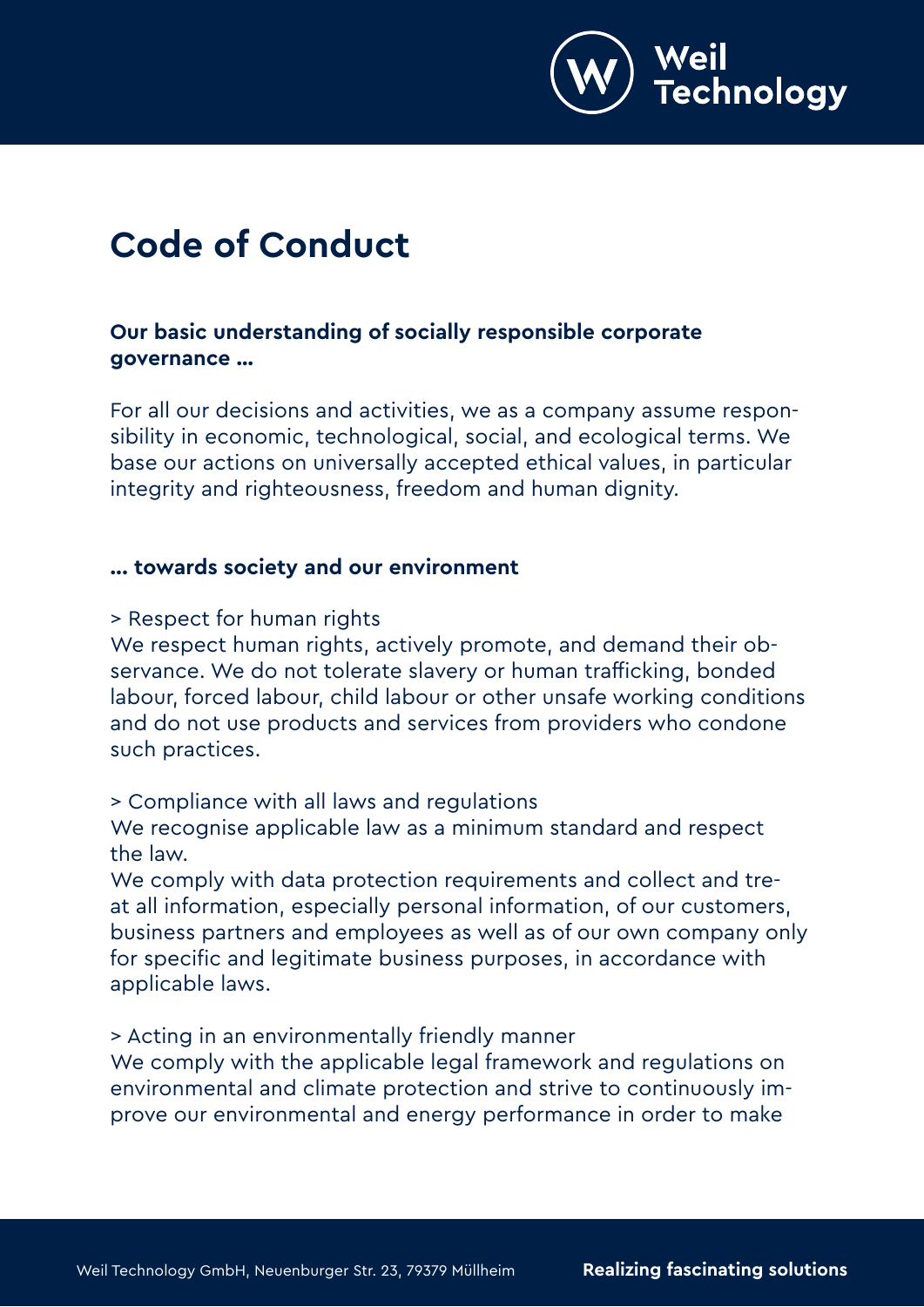

an effective contribution towards resource conservation and environmental protection.

#### > Social commitment

We feel connected to the region in which we are located. We are committed to social projects and social welfare in the area around our company, for example by supporting charitable projects.

#### **... towards our employees**

#### > Fair working conditions

We make sure that our employees and those of external subcontractors are contractually guaranteed adequate wages, social benefits, working hours,

freedom of association and other fair working conditions. Our employees are hired, assigned work, promoted, and paid on the basis of their skills and performance.

## > Equal cooperation

We treat all employees fairly and with respect. We value diversity and do not tolerate any form of harassment or discrimination based on gender, age, ethnicity, nationality, sexual identity and orientation, disability, or other similar characteristics. We guarantee freedom of expression.

## > Employee rights

We respect the right of workers to freedom of association, assembly, and collective bargaining.

#### > Occupational health and safety

We consider occupational safety a top priority and guarantee working in a safe and healthy environment.

We follow the applicable occupational health and safety regulations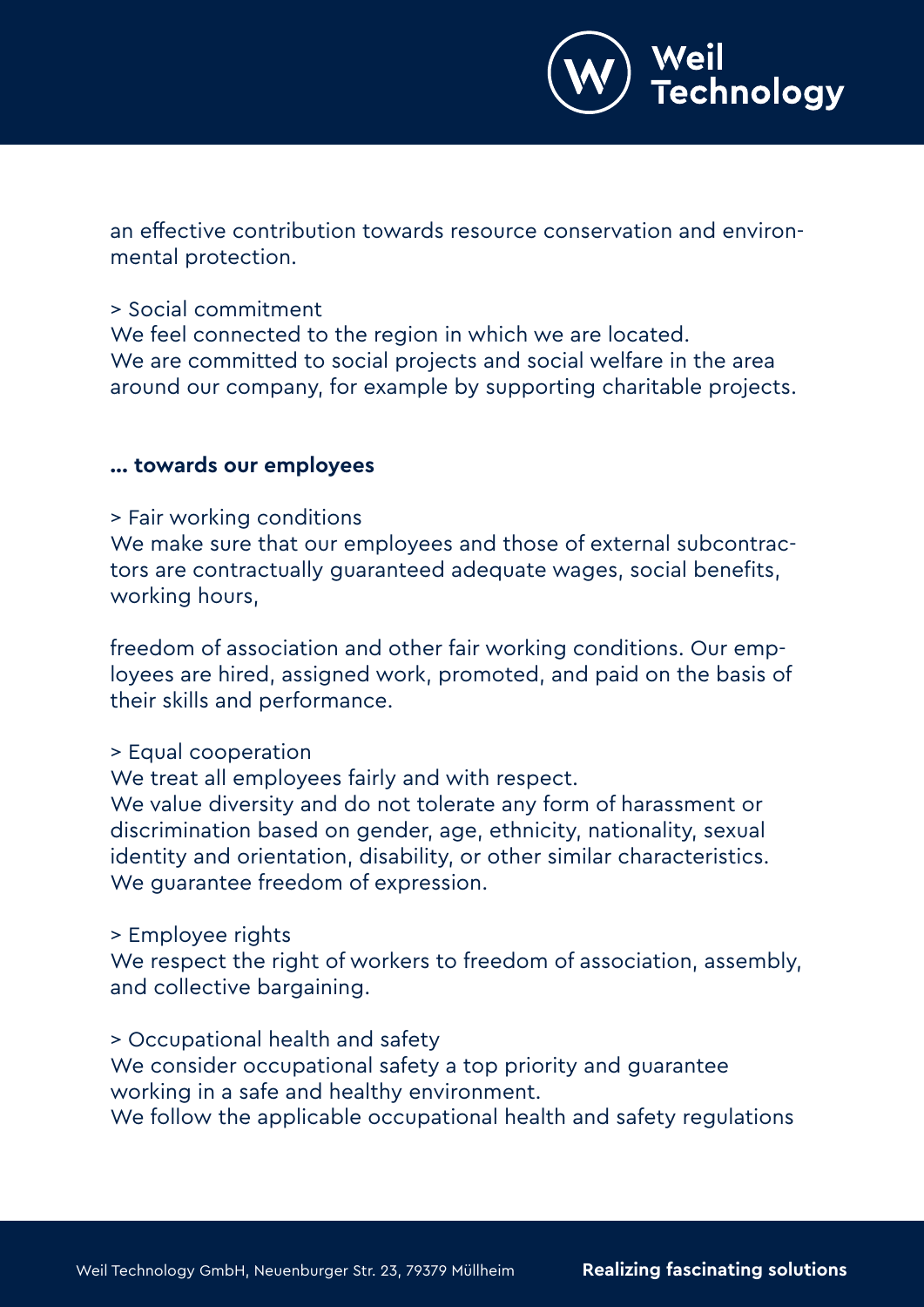

and ensure that all employees are aware of them and receive appropriate training.

We also do everything necessary to ensure the safety of people working with machines.

> Open exchange

We promote an open exchange and encourage anyone who has concerns about compliance with our Code of Conduct to raise them openly.

#### **... towards competitors and business partners**

> Proper competition

We respect the principle of competition as an expression of our free economic constitution.

We do not exchange information on prices, margins or costs with competitors and do not collude on prices, share markets, territories, or customers.

In the event of investigations, we cooperate fully with the relevant authorities.

> Fighting corruption

We reject any form of corruption, bribery, theft, embezzlement, or extortion.

We do not bribe anyone or accept bribes, kickbacks or other illegal payments, inducements,

favours or other benefits or gratuities for the realisation of business opportunities or in connection with business activities.

> Compliance with import and export regulations

We comply with all import and export control laws, including but not limited to sanctions, embargoes and other laws, regulations, government requirements and policies that control the transfer or shipment